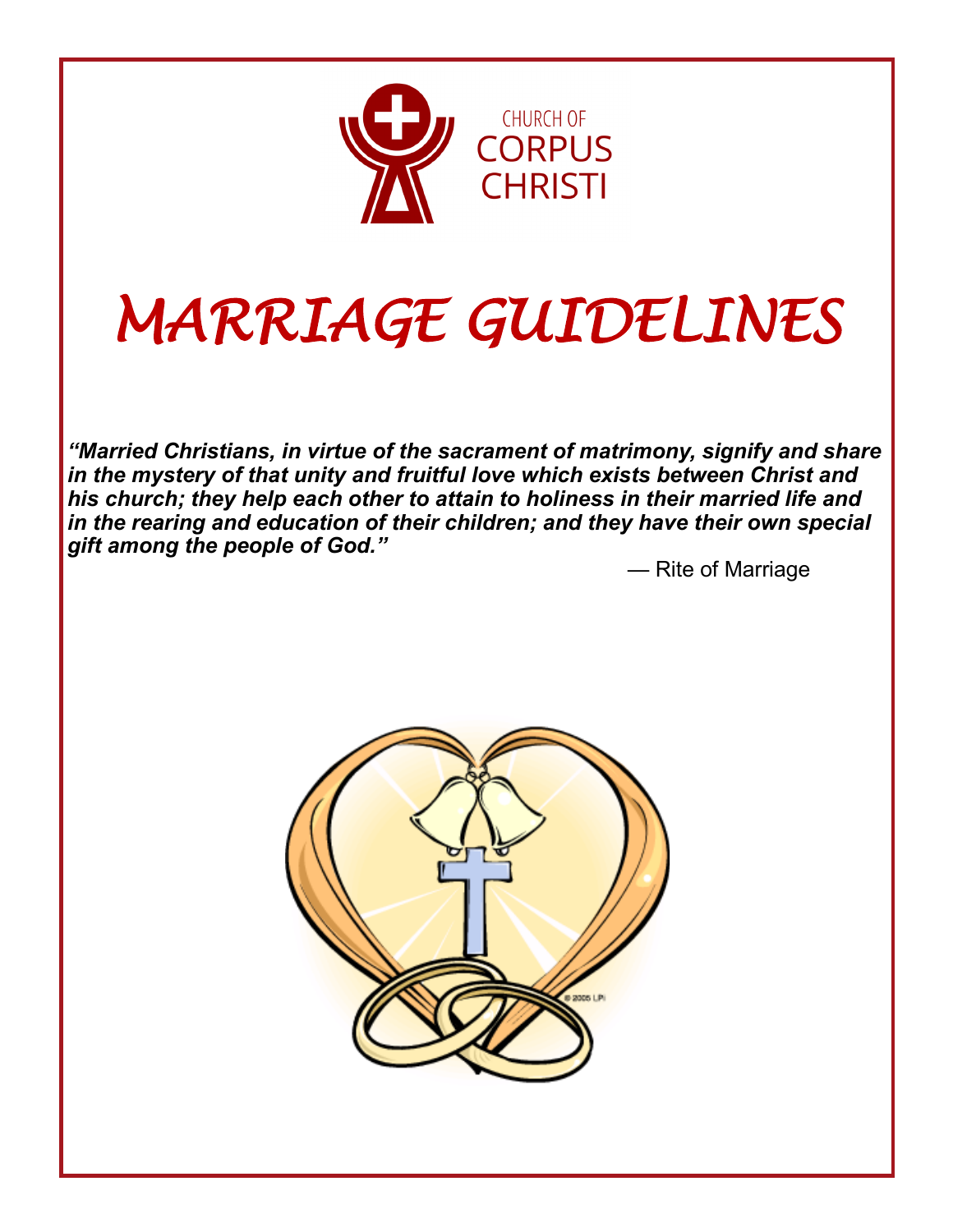Congratulations on your upcoming marriage! God has drawn you together, and you have made an important decision to enter into the Sacrament of Marriage. This is a very blessed time in your life. These guidelines are intended to help you prepare to celebrate the Sacrament of Marriage at Corpus Christi. Please take a few minutes to read through them. If you have any questions, please feel free to discuss them with any of the persons listed below.

May this time of preparation be filled with joy, hope and peace for both of you!

Sincerely in Christ,

| Father Pat Kennedy, Parochial Administrator  |                  |              |
|----------------------------------------------|------------------|--------------|
| Sue Valois, Coordinator of Liturgy and Music | sue@ccmn.org     | 651-846-9213 |
| Marge Clarkin, Wedding Coordinator           |                  |              |
| Maureen Connelly, Administrative Assistant   | maureen@ccmn.org | 651-846-9210 |

# **The Wedding Date**

- Arrangements for your wedding in the Church are to be made well in advance of the desired date (9-12 months notice is preferred). Dates are chosen in consultation with the pastor taking into consideration the liturgical calendar and the church's calendar.
- A wedding may be celebrated on Friday evening or on Saturday afternoon before 2:00 p.m. or at another time by special arrangement with the pastor.
- The wedding date may be set after your initial interview with the pastor. The balance is due at the rehearsal, along with the marriage license (see below).

# **Pre-Marriage Preparation**

- A pre-marriage inventory called PREPARE, will be completed. This is a tool for looking at your relationship. The results of this inventory will provide material for discussion in preparation for married life. Your sponsor couple, assigned by the parish will administer the inventory and facilitate your discussion of the results.
- Couples are asked to attend a conference for the engaged. This requirement is fulfilled through one of a variety of programs for engaged couples. Brochures are available from the pastor. It is recommended that the requirement be fulfilled at your earliest convenience. There is a fee. A certificate is issued upon completion.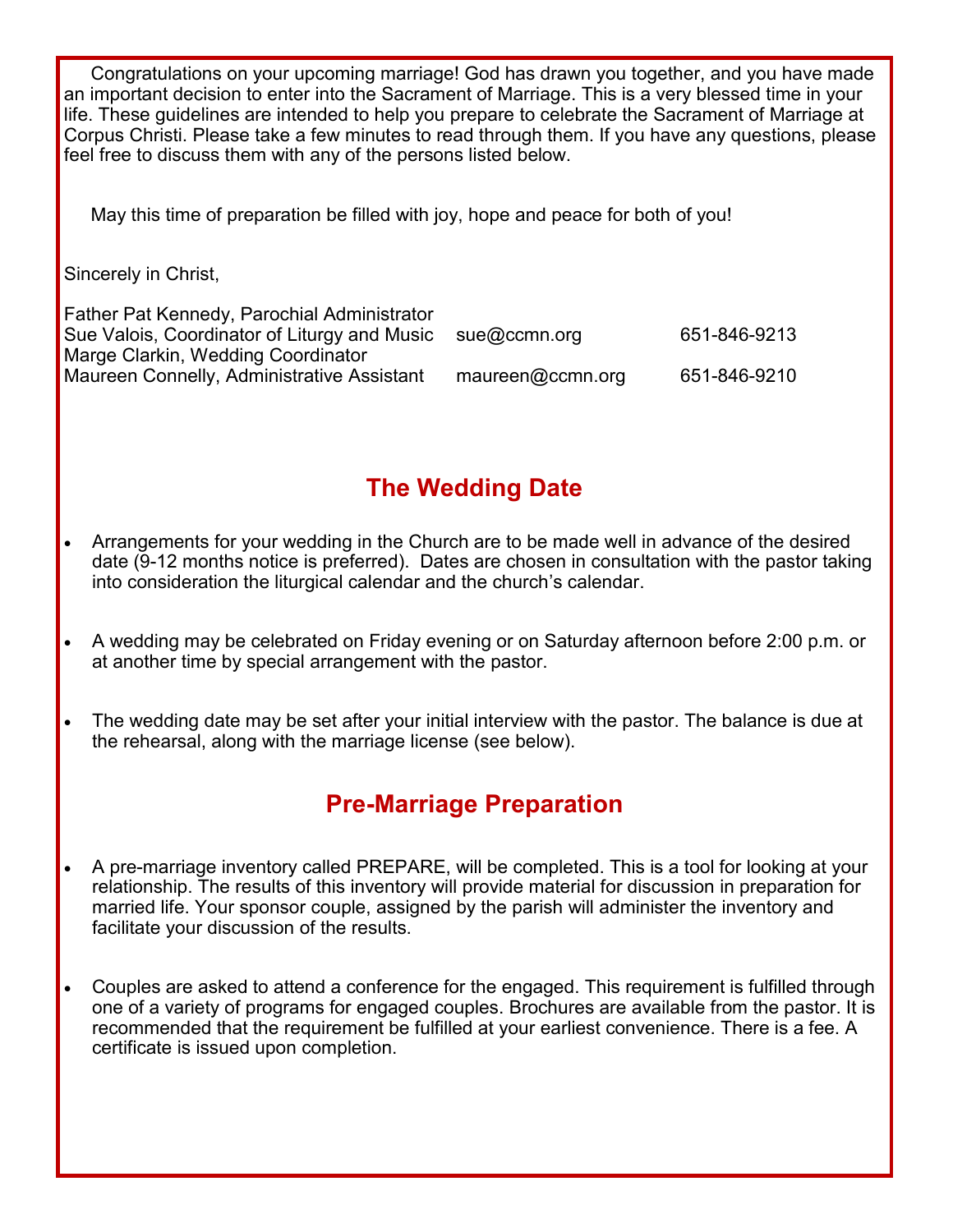• The documents which the couple must supply or complete with the priest include:

- Baptismal Certificate. These can be obtained from the church of baptism; and for Catholics, this certificate must be newly issued within the six months before your marriage.
- Form I. A one-page questionnaire filled out by the pastor/deacon and signed by each party. It is ultimately filed in the parish office.
- Marriage license for the wedding presider. He may not officiate at a wedding without having the license. After you attend required preparation courses, a letter from the pastor is prepared for you which enables you to receive a discount on your marriage license fee at the courthouse. Once obtained, a Minnesota marriage license is valid for six months.
- In certain cases, other documents are requested. In the case of an interfaith marriage, the Catholic party is asked to sign a promise that includes a statement about his/her faith and the baptism and education of future children.

## **Faith Involvement**

- A Catholic planning to marry at Corpus Christi is expected to register in the parish and attend Mass regularly.
- In the case of inter-faith marriages, couples are also encouraged to attend each other's churches and to obtain instruction in each other's faith.

# **Special considerations to discuss with the Pastor**

- Normally the priest or the deacon assigned to Corpus Christi officiates at weddings. In special cases, a different Catholic priest, or an ordained Catholic relative or friend of the bride or groom can be delegated by the pastor to officiate at marriages at Corpus Christi.
- When an interfaith marriage is celebrated outside of Mass, the minister of the non-Catholic party is welcome to participate.

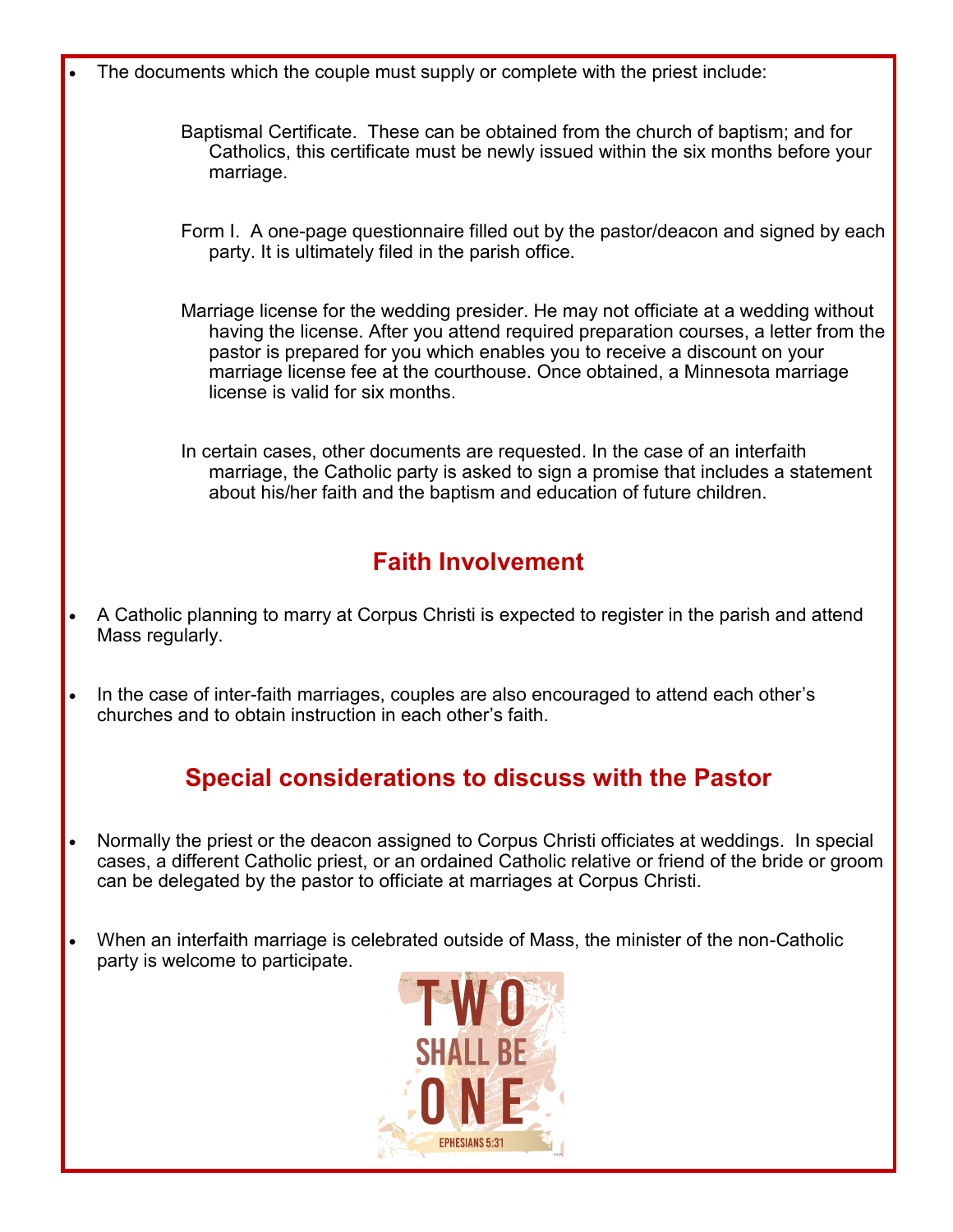## **Standard Stipend**

- Although the church does not charge any fees for the reception of the sacrament, it is often asked what an appropriate stipend would be to the church from the couple who is being married in the parish. Consequently, as a guideline, we suggest a stipend of \$750.00, which covers the cost of maintenance personnel, wedding coordinator, liturgist, presider, an accompanist, cantor and the use of the church facility.
- If you are inviting a priest or minister or musician from another church to assist at the service, it is also appropriate to budget a stipend for him or her (suggested amount \$ 150.00). If you are faced with a financial difficulty, please discuss it with the pastor.
- Payment is due to the "Church of Corpus Christi" when the couple brings the copy of their marriage license to the priest/deacon—at the rehearsal.
- Cost of the pre-marriage seminar is paid directly by the engaged couple.
- Cost of any additional instrumentalists or singers are paid directly by the couple. \$200-\$250 depending on their rates.

#### **The Marriage Liturgy**

• Soon after the initial interview with the priest, the couple is to contact the Coordinator of Liturgy and Music through the parish office to assist with preparing the marriage liturgy. An accompanist and a cantor are provided by the Church of Corpus Christi.

#### **Music**

- Music is appropriate for worship when the words clearly express Christian faith and serve to deepen prayer. At the same time, music should possess good artistic qualities. Music which is purely secular in nature and does not speak to the Christian symbol of married love is not suitable in the wedding liturgy.
- One of the best ways to use music is to involve the assembly by singing common acclamations, hymns, and psalms. The responsorial psalm, gospel acclamation, and Eucharistic acclamations are always sung. In addition, one or two hymns should be sung by the entire assembly. The Sunday liturgy becomes the model for the wedding liturgy.
- All couples meet with the Coordinator of Liturgy and music preferably about six weeks prior to the wedding date. Please bring your completed Wedding Liturgy Planning Guide to this meeting.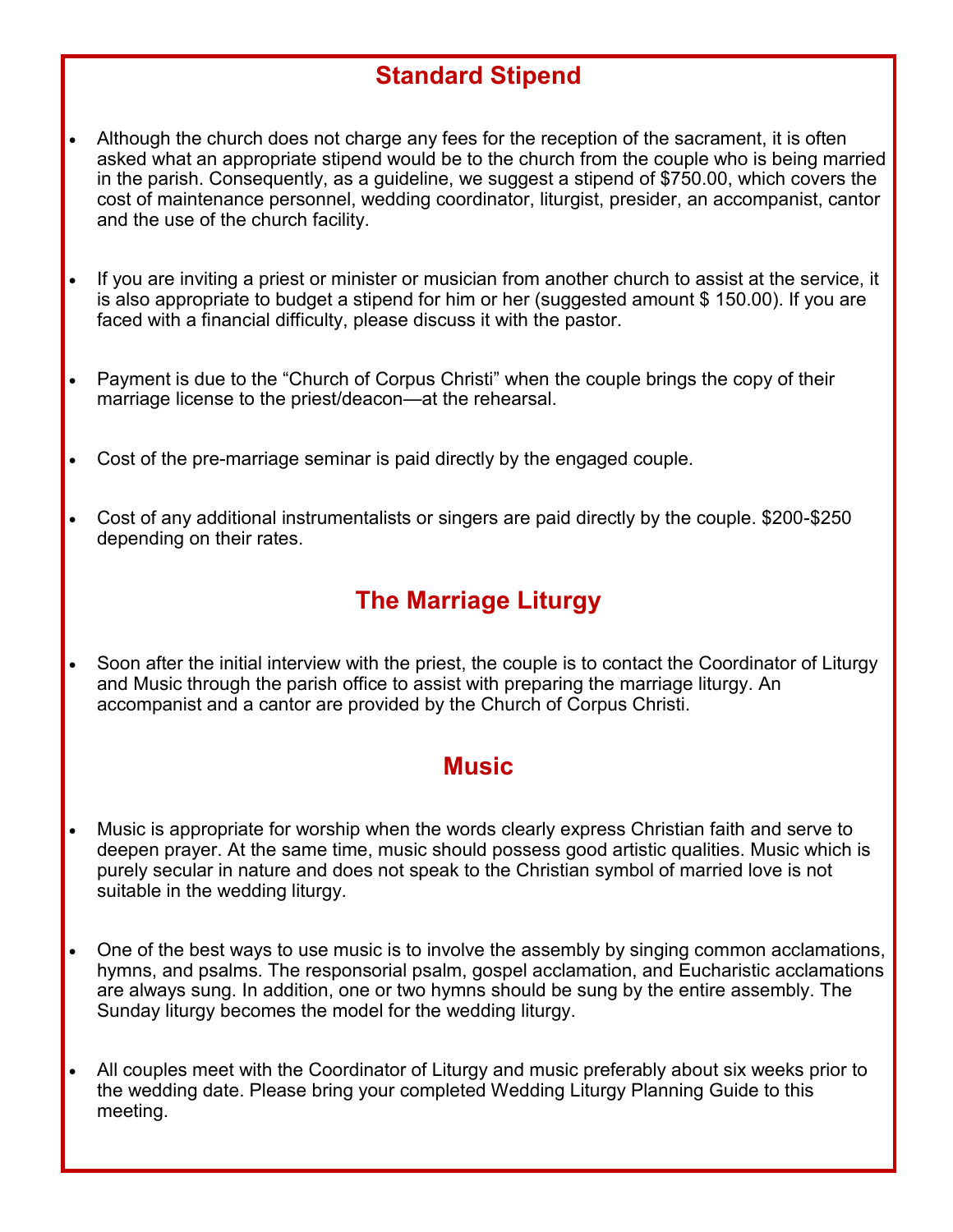#### **Ceremony Review**

The final piece in your process of preparing for marriage at Corpus Christi is an appointment with the pastor or wedding presider. You are responsible for making this appointment. This final interview should take place at least two weeks before the wedding to review details of the ceremony.

#### **Dressing Room and Clean-Up**

- The Reconciliation room serves as the Bride's Room. Do not leave valuables unattended.
- Because of harmful chemicals, all styling of hair and makeup should be completed off site.
- Members of the wedding party are responsible for leaving the dressing room as they found it and making sure valuables aren't left behind. They are also responsible for leaving the church as they found it by picking up and disposing of all boxes, programs, pop cans and wrappers. Please appoint a person to complete a final inspection before leaving.

# **Smoking and Drinking**

- Smoking is not permitted in the building.
- Drinking of alcoholic beverages is not allowed on the church premises.

# **Photography**

- The photographer must meet the officiant (priest or deacon) of the wedding before the ceremony starts. The photographer and his or her assistant(s) must obey the directions of the priest or deacon officiating at the ceremony at all times.
- The photographer must not interrupt the ceremony. At no time, should the photographer stand in anyone's view and prevent anyone from participating fully in the wedding (including bridal party members, family members, ministers, musicians, guests and anyone else present).
- During the wedding, NO flash photography is allowed in the church. Posed photographs arranged for before or after the wedding Mass or Service are allowed provided there is sufficient time before the next service.
- If video camera use is desired, no electrical cables may be strung along the floor or walls for reasons of safety. Therefore, a battery pack must be used.